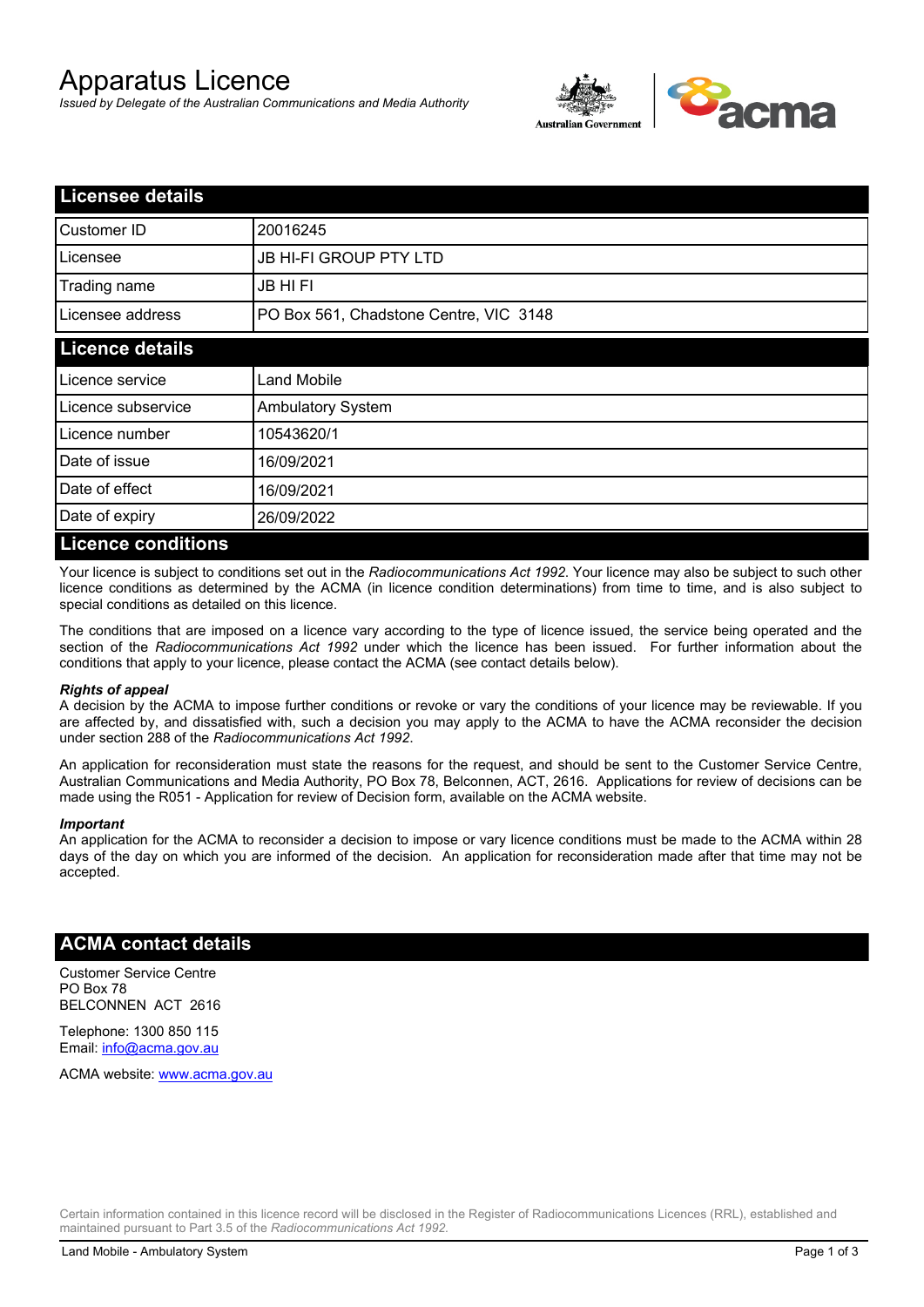# **Advisory Notes applying to licence no.: 10543620/1**

Conditions applicable to the operation of Ambulatory System station(s) authorised under this licence can be found in the Radiocommunications Licence Conditions (Apparatus Licence) Determination and the Radiocommunications Licence Conditions (Land Mobile Licence) Determination. Copies of these determinations are available from the ACMA and from the ACMA home page (www.acma.gov.au).